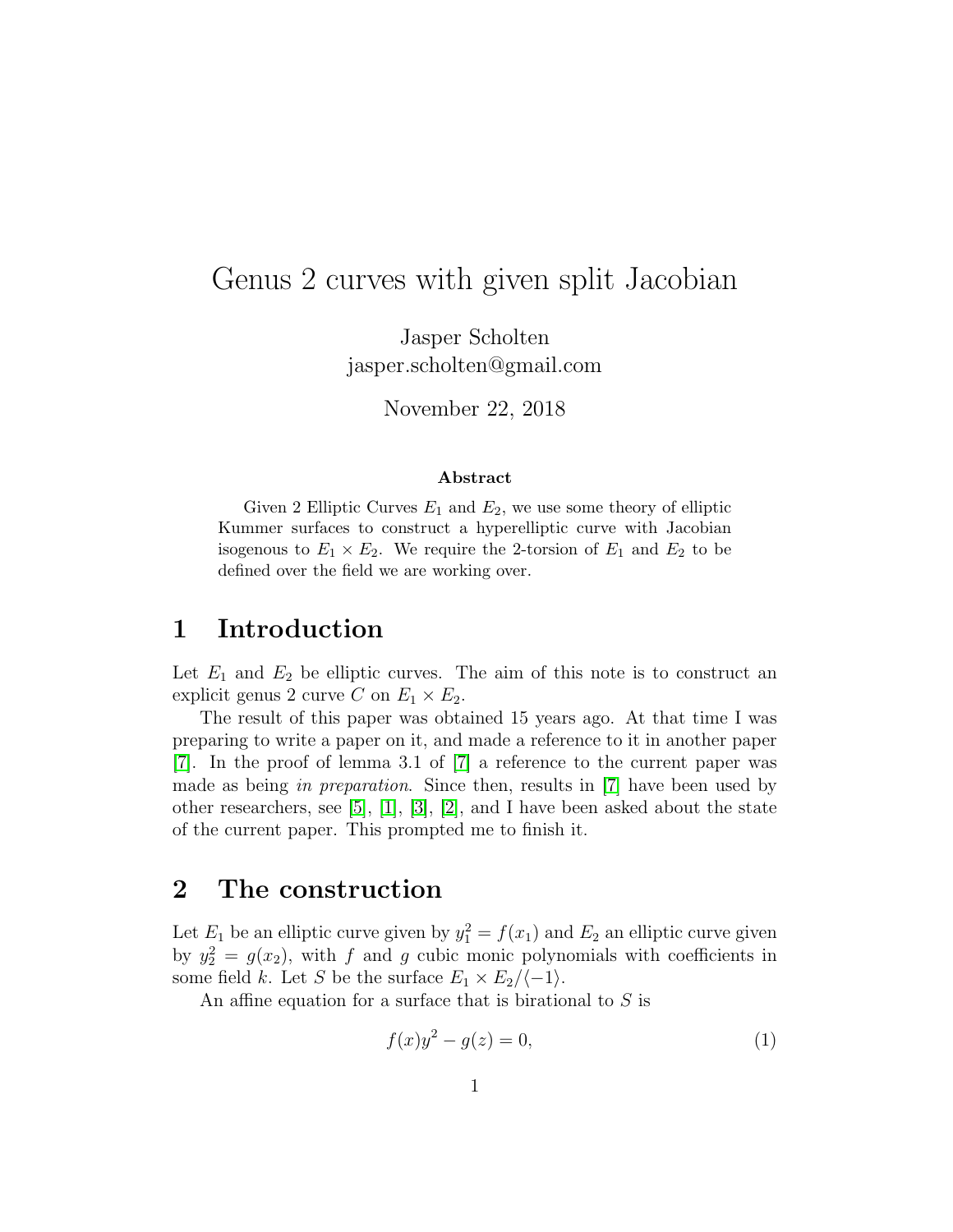with the projection  $\pi : E_1 \times E_2 \to S$  given by

$$
\pi(x_1, y_1, x_2, y_2) \mapsto (x, y, z) = (x_1, \frac{y_2}{y_1}, x_2).
$$

Equation [1](#page-0-0) occured in work of Kuwata, see for example [\[4\]](#page-8-4). It defines an affine part of the associated Kummer surface. See the next section for more on this.

At this point we can jump ahead to the construction of C. After the construction, we will introduce some theory (of elliptic Kummer surfaces) and show why our construction gives the curve we are looking for.

We can consider the equation  $f(x)y^2 - g(z) = 0$  as a cubic curve over the rational function field  $k(y)$ . Call this curve **E**. Assume that  $f(x) =$  $x(x - \alpha)(x - \beta)$  and  $g(z) = z(z - \gamma)(z - \delta)$ . The curve **E** has the following points:  $(0,0), (0,\gamma), (0,\delta), (\alpha,0), (\beta,0), (\alpha,\gamma), (\alpha,\delta), (\beta,\gamma), (\beta,\delta)$ . By choosing  $(0, 0)$  as zero point, **E** becomes an elliptic curve with group law. Denote the group operation by ⊕. We can compute  $(\alpha, \gamma) \oplus (\beta, \delta)$ . This point over  $k(y)$  can be considered as a curve R over k. It is a rational curve on the surface S, and its preimage  $\pi^{-1}(R)$  is the genus 2 curve C on  $E_1 \times E_2$ we are looking for.

#### 3 Kummer surfaces

The surface S has singular points at the image of the fixed points of  $[-1]$  on  $E_1 \times E_2$ . That is, at the image  $\pi(T)$  for any 2-torsion point T on  $E_1 \times E_2$ . There are 16 of those. They are ordinary double points, and blowing them up once resolves the singular point, replacing each point with a  $\mathbb{P}^1$ . This resolution of singularities is called a Kummer surface. Let us call it K and the resulution map  $\rho: K \to S$ . Figure [1](#page-2-0) shows some rational curves on K, and how they intersect:

The curves  $\rho(F_i)$  are images  $\pi(E_1 \times T)$  with T a 2-torsion point on  $E_2$ .  $\rho(F_0)$  is the image when T is the zero point of  $E_2$ .

The curves  $\rho(G_i)$  are images  $\pi(T \times E_2)$  with T a 2-torsion point on  $E_1$ .  $\rho(G_0)$  is the image when T is the zero point of  $E_1$ .

The 16 curves  $H_{ij}$  are curves created in the blow-ups of singular points on S.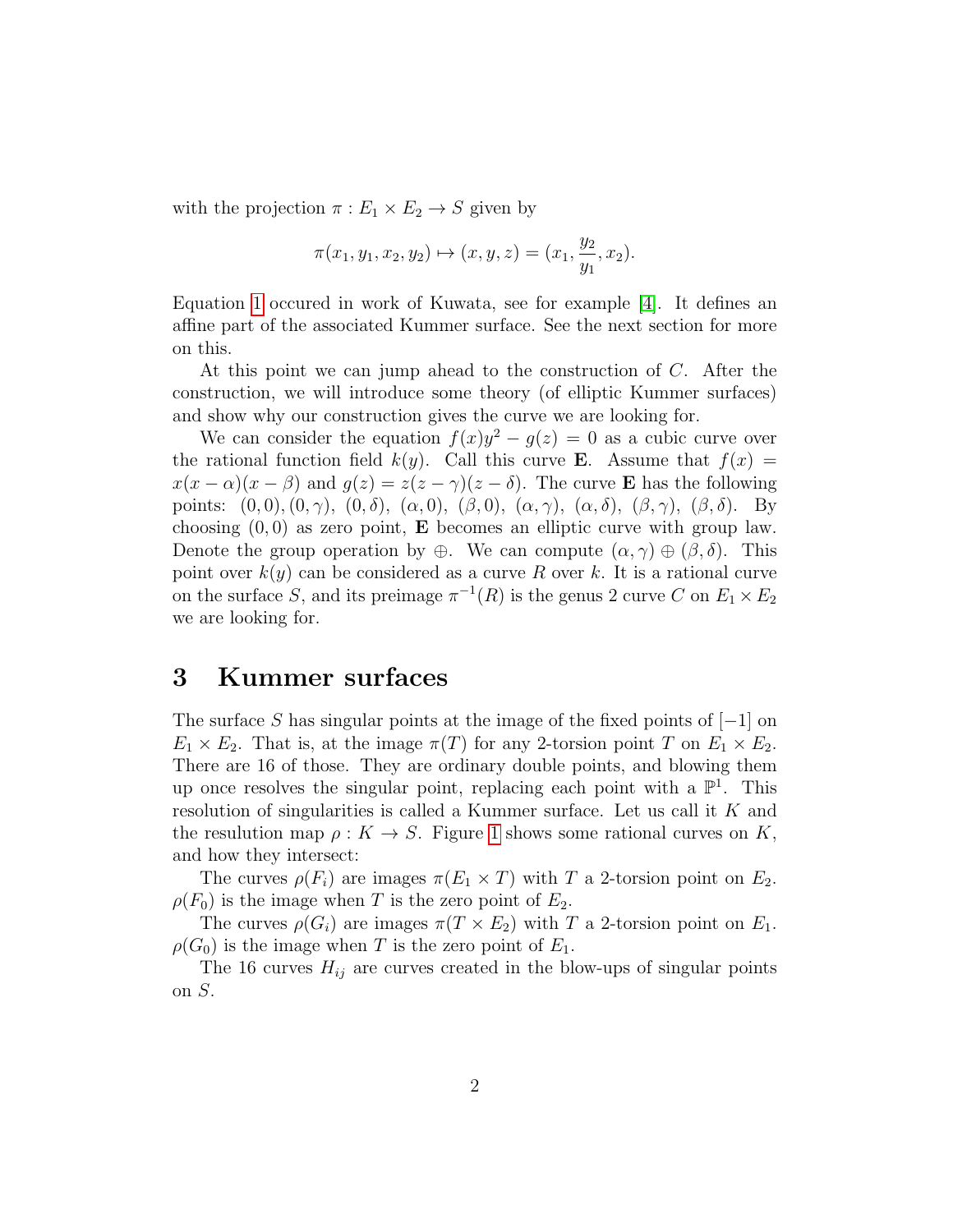

<span id="page-2-0"></span>Figure 1: Some rational curves on Kummer surface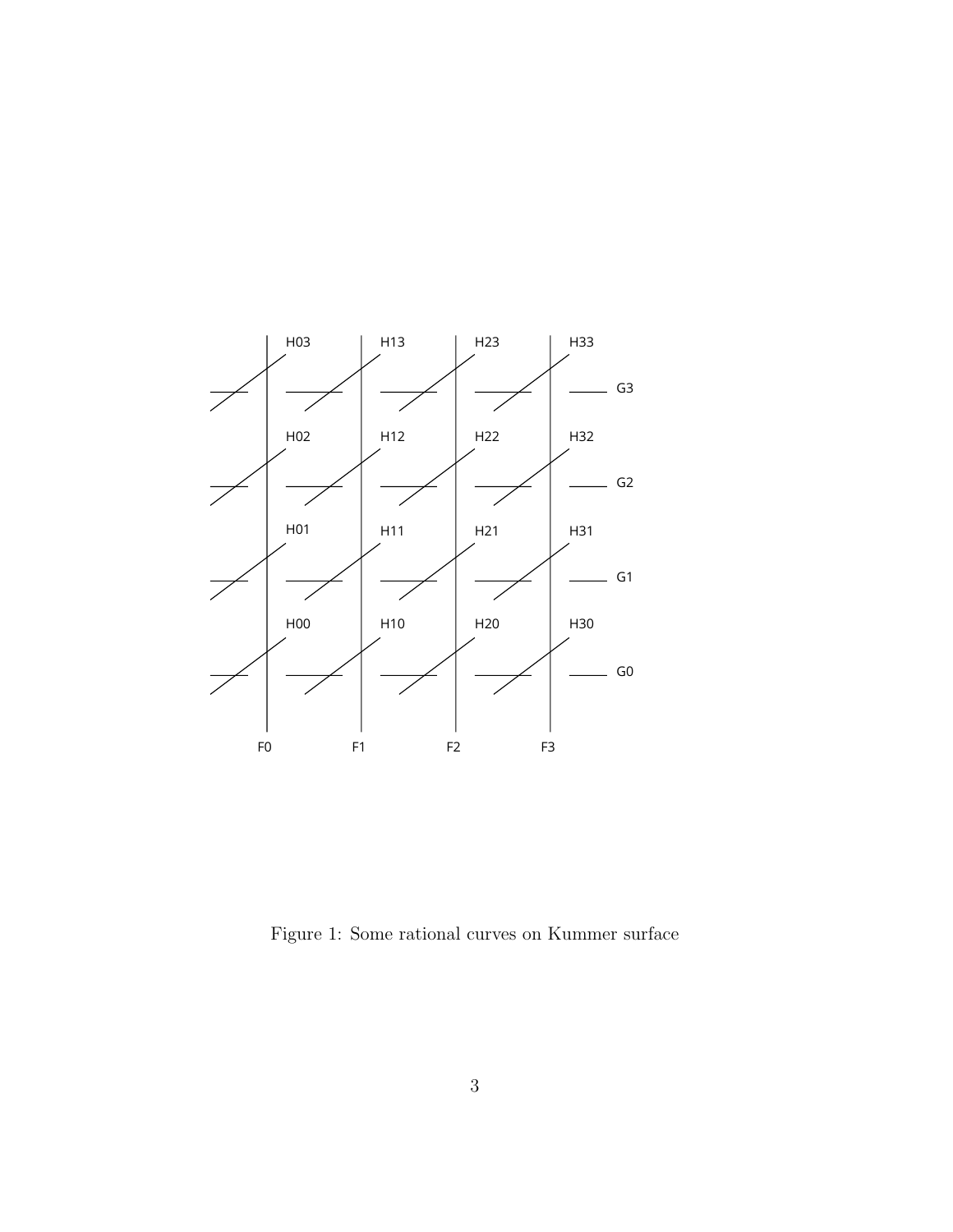### 4 Elliptic Surfaces

See [\[8\]](#page-9-1) for details on this section.

An elliptic surface is a surface X and curve  $D$  over a field  $k$  and map  $\tau: X \to D$  and a section  $O: D \to X$  with  $\tau \circ O = \mathrm{Id}_D$  such that almost every fibre  $\tau^{-1}(p)$  is an elliptic curve with zero  $O(p)$ . A section is a map  $\psi : D \to X$  such that the composition  $\tau \circ \psi$  is the identity map on D. The generic fibre of  $\tau$  is an elliptic curve over the function field of D. Sections of the elliptic surface are in 1-1 correspondence with points on the generic fibre. We often use the same notation for a point on the generic fibre, its corresponding section  $D \to X$ , and the image of the section, which is a curve on  $X$  isomorphic to  $D$ .

Some notation: Given two sections  $F$  and  $G$ , we can add the images as divisors or elements of the Néron-Severi group. We will denote this sum by  $F + G$ . We can also add them using the elliptic curve group law on the generic fibre. This will result in a new section which we denote by  $F \oplus G$ .

Singular fibres of an elliptic surface were classified by Kodeira. Once  $X$ is non-singular, complete and relatively minimal (one can always find such a model) singular fibres are of type  $I_n$ ,  $II$ ,  $III$ ,  $IV$ ,  $IV^*$ ,  $III^*$ ,  $II^*$  or  $I_n^*$ .

The Néron-Severi group  $NS(X)$  of a surface X is the group of divisors modulo algebraic equivalence. This group is finitely generated, and there is a pairing on the group, the intersection pairing. For an elliptic surface  $X$ , there is a close relationship between  $NS(X)$  with the interesection pairing and the Modell-Weil group of its generic fibre with the pairing defined be the Néron-Tate height. One can define the Néron-Tate pairing of a point in terms of intersections of the corresponding section with fibre components and the zero-section. For sections (or points on generic fibre)  $P$  and  $Q$  denote the intersection pairing of P and Q by  $(P, Q)$  and the Néron-Tate height by  $\langle P, Q \rangle$ . Let  $\chi$  be the arithmetic genus of X. Then

<span id="page-3-0"></span>
$$
\langle P, Q \rangle = \chi + (P, O) + (Q, O) - (P, Q) - \sum \text{contr}_v(P, Q), \qquad (2)
$$
  

$$
\langle P, P \rangle = 2\chi + 2(P, O) - \sum \text{contr}_v(P, P).
$$

Here the sums runs over points v of D such that  $\tau^{-1}(v)$  is reducible, and the  $\text{contr}_{v}(P,Q)$  are explicit numbers that depend on the Kodeira type of the fibre, and which component the sections  $P$  and  $Q$  intersect.

The elliptic surface we consider in this paper is a K3 surface, and it has arithmic genus  $\chi = 2$  in the above height pairing formulas.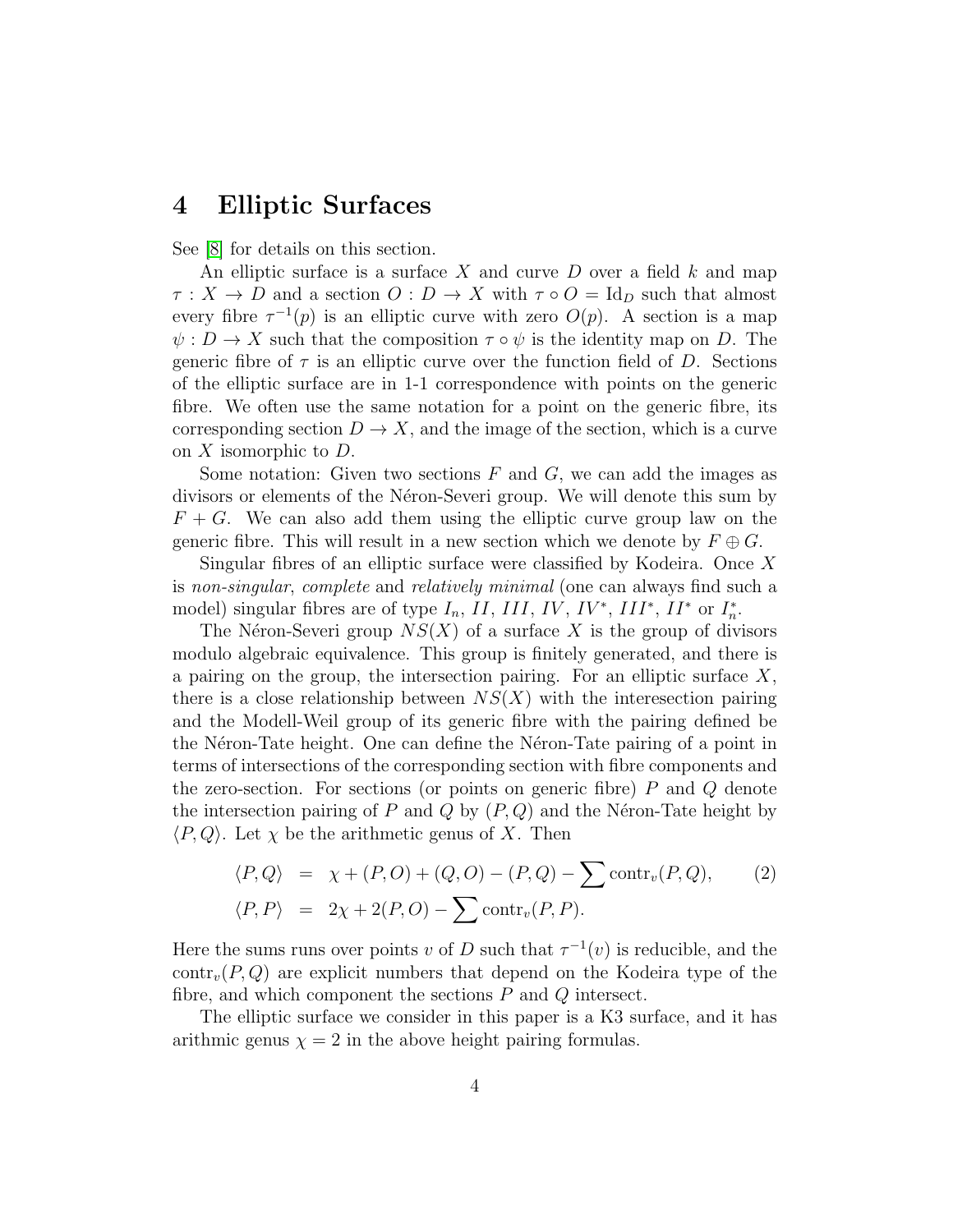Any curve P on X that intersects with a fibre once (i.e.  $(P, \tau^{-1}(v)) = 1$ for a  $v$  on  $D$ ) is the image of a section.

### 5 Elliptic Kummer surfaces

A main reference for results in this section is [\[6\]](#page-8-5).

On a Kummer surface  $K$  (or more generally a K3 surface) one can have several different maps to  $\mathbb{P}^1$  that give it the structure of an elliptic surface. Let  $E$  be a divisor of  $K$  such that  $E$  is either an elliptic curve, or a reducible curve that is one of the Kodeira types. Then there is a way to give  $K$  the structure of an elliptic surface  $K \to \mathbb{P}^1$  such that E is a fibre. The elliptic surface corresponds to the complete linear system  $|E|$ . A few examples of such  $E$  are:

- $E = 2F_0 + H_{00} + H_{01} + H_{02} + H_{03}$ . This fibre has type  $I_0^*$ . This corresponds to the elliptic surface  $S \rightarrow E_2/\langle -1 \rangle$  induced from the projection  $E_1 \times E_2 \to E_2$ . Other reducible fibres are  $2F_i + H_{i0} + H_{i1} +$  $H_{i2} + H_{i3}, i \leq 3$ , all of type  $I_0^*$ .
- Similarly,  $E = 2G_0 + H_{00} + H_{10} + H_{20} + H_{30}$  of type  $I_0^*$ , induced from  $E_1 \times E_2 \rightarrow E_1$ .
- $E = 3F_0 + 2H_{01} + 2H_{02} + 2H_{03} + G_1 + G_2 + G_3$ . This has Kodeira type  $IV^*$ . This case corresponds to where consider  $f(x)y^2 - g(z) = 0$ as an elliptic curve over  $k(y)$ . Here E is the reducible fibre over  $y = 0$ . There is another reducible fibre of type  $IV^*$  over  $y = \infty$  given by  $3G_0+2H_{10}+2H_{20}+2H_{30}+F_1+F_2+F_3$ . The 9 curves  $H_{i,j}$ ,  $1 \le i,j \le 3$ are all images of sections (as they intersect the  $IV^*$ -fibres once). One can show that they generate a subgroup of the Mordell-Weil group of rank 4, but we won't need this. In fact, they generate the Mordell-Weil group if  $E_1$  and  $E_2$  are not isogenous. If  $E_1$  and  $E_2$  are isogenous then graphs of the isogenies can be used to construct more points, and the Mordell-Weil rank is  $4 + \text{rank}(\text{Hom}(E_1, E_2)).$

#### 6 Computation of intersections and heights

We consider the Kummer surface K with the two  $IV^*$  fibres from the previous sections. The elliptic curve  $f(x)y^2 - g(z) = 0$  over  $k(y)$  has nine points  $(0,0)$ ,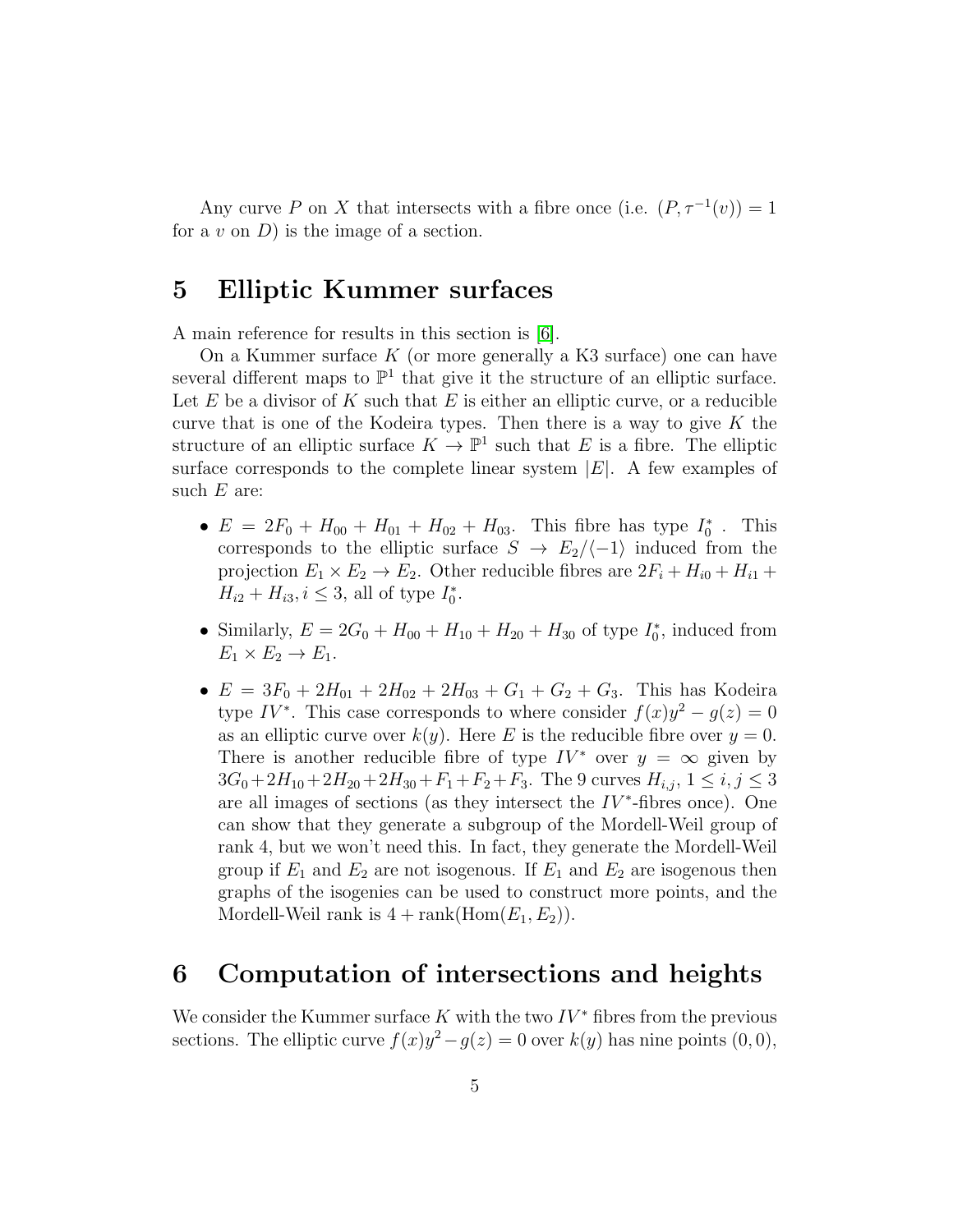$(0, \gamma)$ ,  $(0, \delta)$ ,  $(\alpha, 0)$ ,  $(\alpha, \gamma)$ ,  $(\alpha, \delta)$ ,  $(\beta, 0)$ ,  $(\beta, \gamma)$ ,  $(\beta, \delta)$ , which by relabeling we assume to correspond to the sections  $H_{11}$ ,  $H_{21}$ ,  $H_{31}$ ,  $H_{12}$ ,  $H_{22}$ ,  $H_{32}$ ,  $H_{13}$ ,  $H_{23}$ ,  $H_{33}$  respectively. We choose  $H_{11} = (0,0)$  as the zero for the elliptic curve group structure. The definition of the elliptic curve group law in terms of lines intersecting the cubic equation [\(1\)](#page-0-0) in the  $(x, z)$ -affine plane over  $k(y)$ immediately gives us the following relations:

$$
H_{13} = H_{22} \oplus H_{32},
$$
  
\n
$$
H_{12} = H_{23} \oplus H_{33},
$$
  
\n
$$
H_{31} = H_{22} \oplus H_{23},
$$
  
\n
$$
H_{21} = H_{32} \oplus H_{33}.
$$

Let R denote the curve corresponding to the section  $H_{23} \oplus H_{32}$ . We will use the relation between height pairing and intersection pairing to compute the intersection of R with each of the 16  $H_{ij}$ . Note that R is a rational curve, as it is a section of the elliptic surface over  $\mathbb{P}^1$ . We will find that  $(R, H_{ij}) = 2$  for exactly 3 pairs  $(i, j)$  (namely  $(i, j) = (0, 0), (2, 3)$  and  $(3, 2)$ ), and  $(R, H_{ij}) = 0$  for all other  $(i, j)$ . This means that the pullback of R on  $E_1\times E_2$  is unramified outside at most 6 points. The only possible ramification points are above where R intersects one of the  $H_{ij}$ . So the pullback on  $E_1 \times E_2$ has genus at most 2. On the singular surface  $S$  the curve  $R$  has multiplicity 2 singularities at the points below the  $H_{ij}$  with  $(R, H_{ij}) = 2$ . For now we won't study in detail whether the cover ramifies does ramify at these points. In the last section we will obtain an explicit equation of the pullback on  $E_1 \times E_2$ , and observe that generically it has genus 2.

A  $IV^*$  fibre has 3 components of multiplicity 1. Each section must intersect 1 of these. The group structure of the elliptic curve induces a  $\mathbb{Z}/3\mathbb{Z}$ group structure on the 3 components. We use this to determine which reducible fibre component intersects the sections we are studying. For a  $IV^*$ fibre, the contr<sub>v</sub> $(P,Q)$  values are the following:

- contr<sub>v</sub> $(P,Q) = 0$  if at least 1 of P and Q intersects the identity component.
- contr<sub>v</sub> $(P,Q) = \frac{4}{3}$  if P and Q intersect the same non-identity component.
- contr<sub>v</sub> $(P,Q) = \frac{2}{3}$  if P and Q intersect different non-identity components.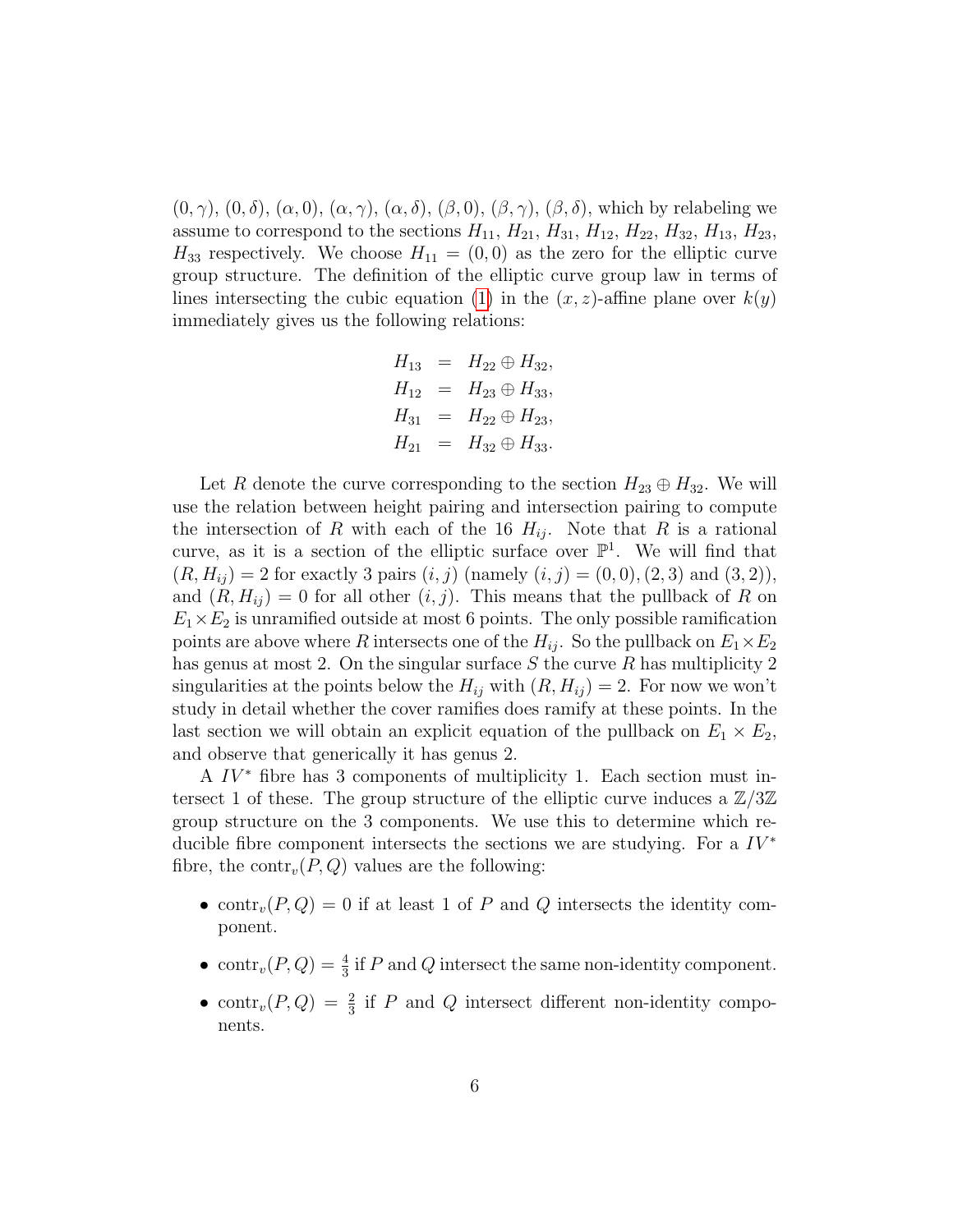Now we can compute the height pairings and intersection pairings that we need. We start off with using the known intersections between the  $F_i, G_j$ and  $H_{ij}$  (see figure [1\)](#page-2-0) to compute the height pairings between the 9 sections  $H_{ij}$ ,  $1 \leq i, j \leq 3$ , using [\(2\)](#page-3-0). Then we use the bi-linearity of the height pairing to compute height pairings between other sections. Then we use [\(2\)](#page-3-0) again to compute the intersection pairings we need.

$$
\langle H_{ij}, H_{ij} \rangle = 4 - \frac{4}{3} - \frac{4}{3} = \frac{4}{3} \quad \text{for } 2 \le i, j \le 3
$$
\n
$$
\langle H_{23}, H_{32} \rangle = 2 - \frac{2}{3} - \frac{2}{3} = \frac{2}{3},
$$
\n
$$
4 = \frac{4}{3} + \frac{4}{3} + \frac{2}{3} + \frac{2}{3} = \langle H_{23}, H_{23} \rangle + \langle H_{32}, H_{32} \rangle + \langle H_{23}, H_{32} \rangle + \langle H_{32}, H_{23} \rangle =
$$
\n
$$
\langle R, R \rangle = 4 + 2(R, O),
$$
\n
$$
(R, O) = 0,
$$
\n
$$
2 = \langle R, H_{23} \rangle = 2 - (R, H_{23}),
$$
\n
$$
(R, H_{23}) = 0, \quad (R, H_{32}) = 0 \text{ is similar}
$$
\n
$$
\langle H_{23}, H_{33} \rangle = 2 + 0 + 0 - 0 - \frac{4}{3} - \frac{2}{3} = 0,
$$
\n
$$
0 = \langle R, H_{33} \rangle = 2 - (R, H_{33}),
$$
\n
$$
(R, H_{33}) = 2, \quad (R, H_{22}) = 2 \text{ is similar}
$$
\n
$$
2 = \langle R, H_{13} \rangle = 2 - (R, H_{13}),
$$
\n
$$
(R, H_{13}) = 0,
$$
\n
$$
(R, H_{ij}) = 0 \text{ for } (i, j) = (1, 2), (2, 1), (3, 1) \text{ is similar}
$$

Note that R does not intersect  $F_0$  and  $G_0$  because they are fibre components with multiplicity  $> 1$ . And the group law on the component group tells us that it intersects  $F_1$  and  $G_1$ , and it does not intersect  $F_2, G_2, F_3$  and  $G_3$ .

Now we have computed  $(R, H_{i,j})$  for every  $(i, j)$  except  $(i, j) = (0, 0)$ . Since  $H_{00}$  is not a fibre component or section of the elliptic fibration we chose, we can not use the above technique. However, we can use one of the elliptic fibrations with four  $I_0^*$  fibres. Using the intersections computed so far, we can see that R intersects 3 of these  $I_0^*$  fibres with multiplicity 2, hence it yields a degree 2 cover of  $E_i/(-1)$ . Therefore it must also intersect the fourth  $I_0^*$  with multiplicity 2, and this can only happen if  $(R, H_{00}) = 2$ .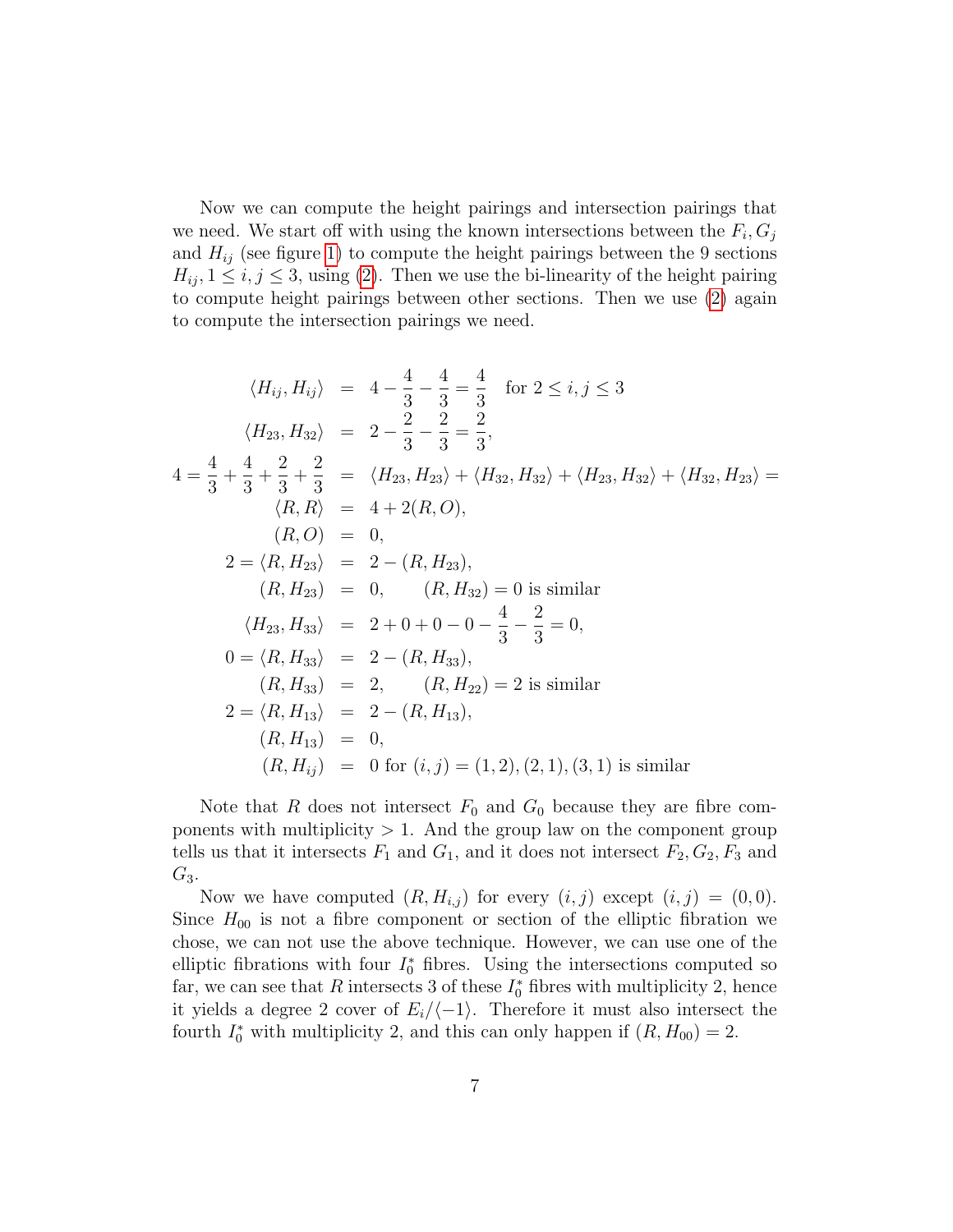## 7 Explicit Equations

Given the elliptic curve  $f(x)y^2 - g(z) = 0$  over  $k(y)$  as before, we can use the group law to evaluate

$$
(\alpha, \delta) \oplus (\beta, \gamma) =
$$

$$
\begin{pmatrix} \frac{(\alpha\delta - \beta\gamma)(\gamma - \delta)^2}{(\alpha - \beta)^3 y^2 - (\gamma - \delta)^3} & , \frac{(\alpha\delta - \beta\gamma)(\alpha - \beta)^2 y^2}{(\alpha - \beta)^3 y^2 - (\gamma - \delta)^3} \end{pmatrix}
$$

To find the Weierstrass points of the genus  $2$  curve  $C$  we are after, we solve for which y this points passes through  $(\infty, \infty)$ ,  $(\alpha, \gamma)$  and  $(\beta, \delta)$ . Our computation of intersection numbers in the previous section ensures that the curve passes through each of these points twice. An easy computation shows that this happens at

$$
y^{2} = \frac{(\gamma - \delta)^{3}}{(\alpha - \beta)^{3}},
$$

$$
y^{2} = \frac{\gamma(\gamma - \delta)^{2}}{\alpha(\alpha - \beta)^{2}},
$$

$$
y^{2} = \frac{\delta(\gamma - \delta)^{2}}{\beta(\alpha - \beta)^{2}}.
$$

So up to a twist,  $C$  has equation

$$
Y^{2} = ((\alpha - \beta)X^{2} - (\gamma - \delta)) (\alpha X^{2} - \gamma) (\beta X^{2} - \delta)
$$

(The  $\frac{(\gamma-\delta)^2}{(\alpha-\beta)^2}$  $\frac{(\gamma-\delta)^2}{(\alpha-\beta)^2}$  factor can be removed with a straightforward coordinate transformation).

**Theorem 1.** The curve  $C$  defined by equation

<span id="page-7-1"></span>
$$
(\delta \alpha - \beta \gamma) Y^2 = ((\alpha - \beta)X^2 - (\gamma - \delta)) (\alpha X^2 - \gamma) (\beta X^2 - \delta)
$$
 (3)

maps to both elliptic curves  $E_1$  and  $E_2$ .

*Proof.* Replacing  $X^2$  with X maps C to the elliptic curve

<span id="page-7-0"></span>
$$
(\delta \alpha - \beta \gamma) Y^2 = ((\alpha - \beta)X - (\gamma - \delta)) (\alpha X - \gamma) (\beta X - \delta)
$$
 (4)

Replacing  $X$  with

$$
\frac{\alpha\delta - \beta\gamma}{(\alpha - \beta)\alpha\beta}X + \frac{\gamma - \delta}{\alpha - \beta}
$$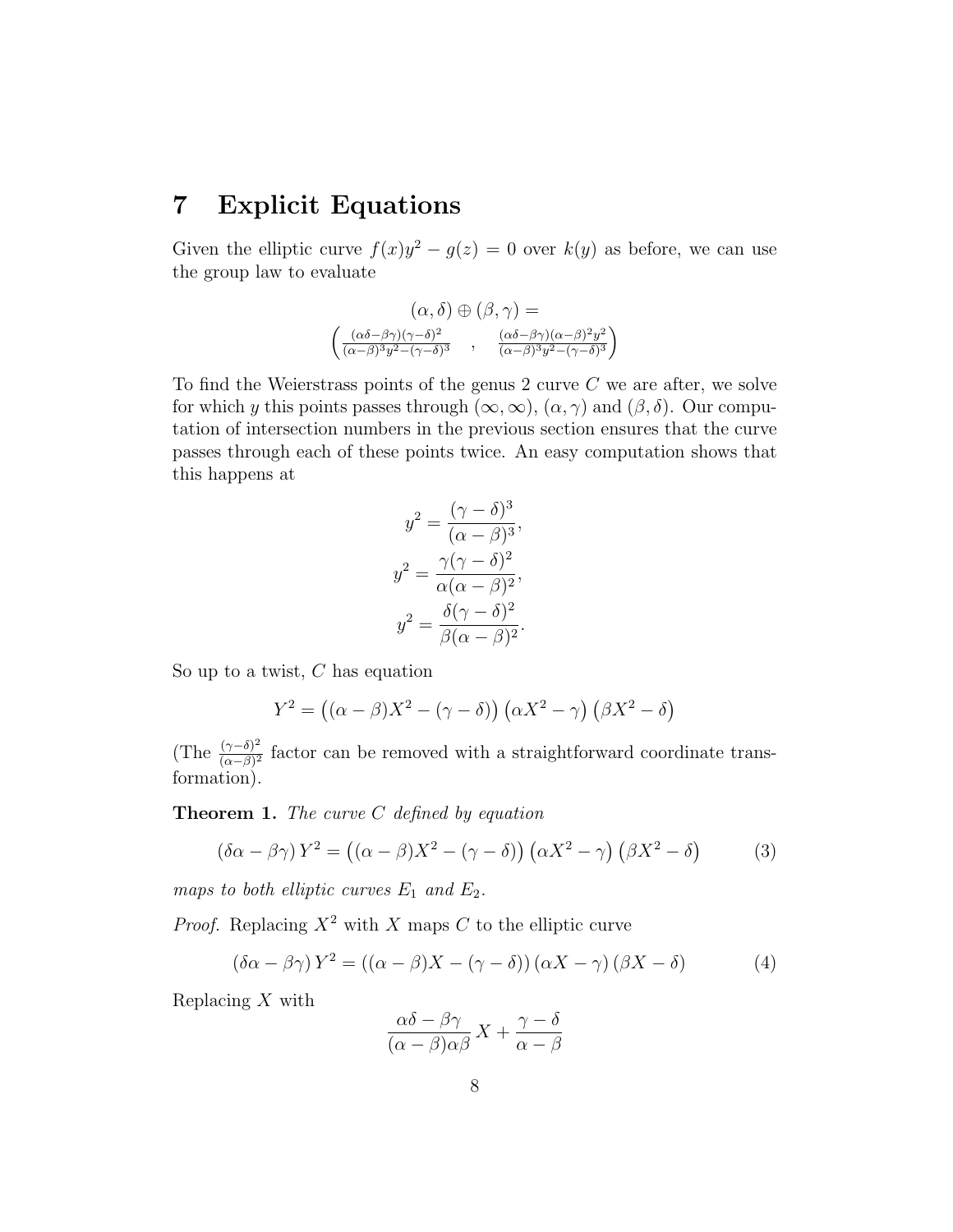transforms equation [\(4\)](#page-7-0) to

$$
\frac{\alpha^2 \beta^2}{(\delta \alpha - \beta \gamma)^2} Y^2 = X(X - \beta)(X - \alpha)
$$

which is isomorphic to  $E_1$ . If we swap  $\alpha$  and  $\gamma$ , and we swap  $\beta$  and  $\delta$ in equation [3,](#page-7-1) then the resulting equation defines a curve isomorphic to  $C$ (map X to  $\frac{1}{X}$  and rescale Y). So C also maps to  $E_2$ .  $\Box$ 

In the proof of lemma 3.1 of [\[7\]](#page-9-0) we made use of (a transformation of) equation [\(3\)](#page-7-1).

# References

- <span id="page-8-1"></span>[1] Daniel J. Bernstein and Tanja Lange. Hyper-and-elliptic-curve cryptography. Cryptology ePrint Archive, Report 2014/379, 2014. [https:](https://eprint.iacr.org/2014/379) [//eprint.iacr.org/2014/379](https://eprint.iacr.org/2014/379).
- <span id="page-8-3"></span>[2] Craig Costello. Computing supersingular isogenies on kummer surfaces. Cryptology ePrint Archive, Report 2018/850, 2018. [https://eprint.](https://eprint.iacr.org/2018/850) [iacr.org/2018/850](https://eprint.iacr.org/2018/850).
- <span id="page-8-2"></span>[3] Antoine Joux and Vanessa Vitse. Cover and decomposition index calculus on elliptic curves made practical. application to a seemingly secure curve over  $F_{p^6}$ . Cryptology ePrint Archive, Report 2011/020, 2011. [https:](https://eprint.iacr.org/2011/020) [//eprint.iacr.org/2011/020](https://eprint.iacr.org/2011/020).
- <span id="page-8-4"></span>[4] M. Kuwata and T. Shioda. Elliptic parameters and defining equations for elliptic fibrations on a Kummer surface. ArXiv Mathematics e-prints, September 2006. Available at <https://arxiv.org/abs/math/0609473>.
- <span id="page-8-0"></span>[5] Fumiyuki Momose and Jinhui Chao. Scholten forms and elliptic/hyperelliptic curves with weak weil restrictions. Cryptology ePrint Archive, Report 2005/277, 2005. <https://eprint.iacr.org/2005/277>.
- <span id="page-8-5"></span>[6] Keiji Oguiso. On jacobian fibrations on the kummer surfaces of the product of non-isogenous elliptic curves. J. Math. Soc. Japan, 41(4):651–680, 10 1989.